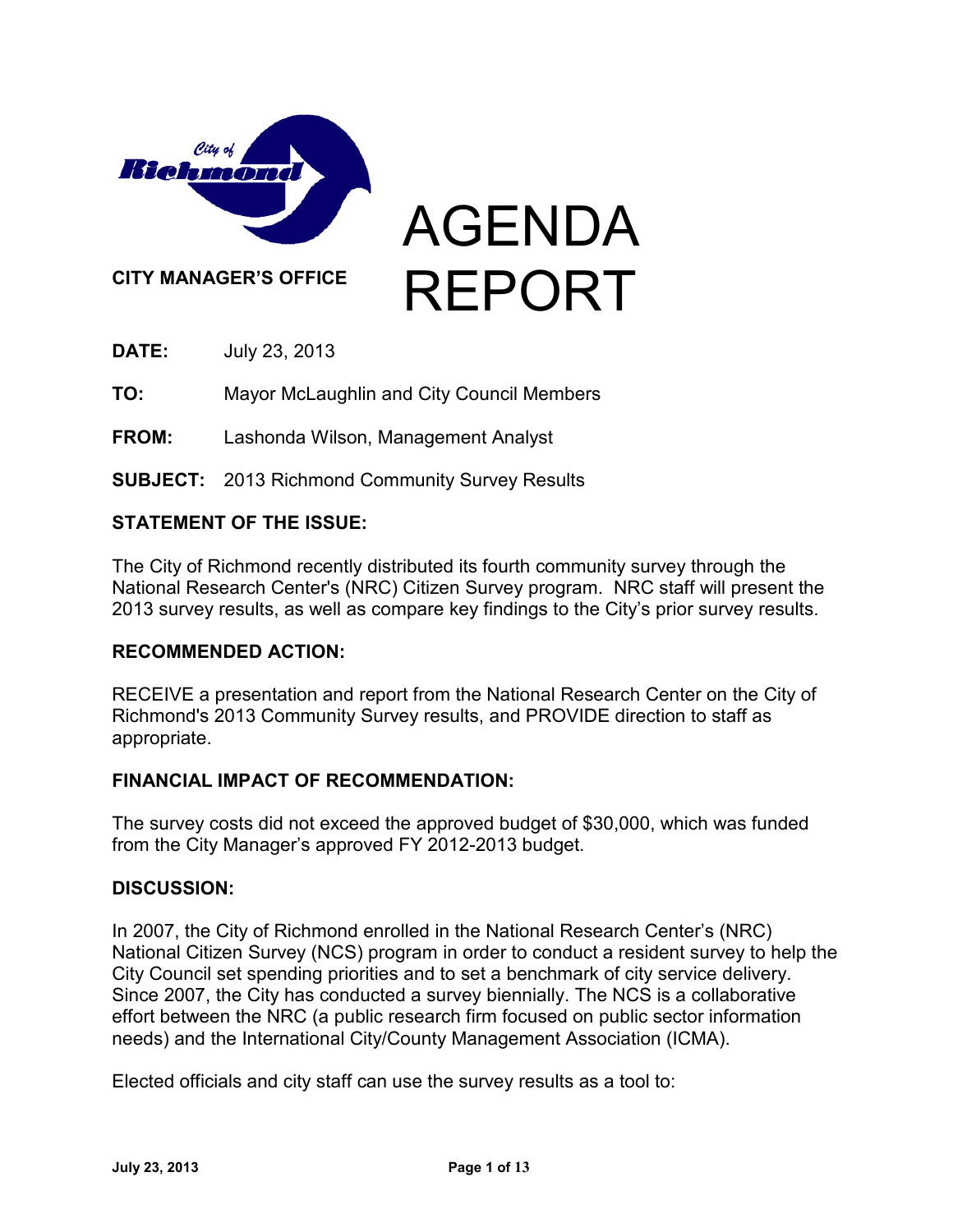- Assess the quality of community life and services provided to residents;
- Track residents' perceptions of service quality, community amenities, and public safety;
- Help make informed decisions about how to allocate resources;
- Assess support for local policies;
- Gather information on residents' use of services; and
- Compare results from previous years to measure changes over time.

The results from the 2007, 2009, 2011 and 2013 surveys can be found on the City's website at [http://www.ci.richmond.ca.us/index.aspx?NID=1871.](http://www.ci.richmond.ca.us/index.aspx?NID=1871)

### **2013 Survey Results and Comparisons**

The 2013 survey closely resembles the previous 3 surveys in format and content, which enabled NRC to compare survey results from previous years. The survey and its administration are standardized to assure high quality research methods and directly comparable results across The National Citizen Survey™ jurisdictions. City of Richmond staff did augment the survey by developing six (6) unique policy questions. Similarly to previous years, NRC mailed out surveys to 3,000 randomly selected and geographically dispersed Richmond households. Each household received three mailings with self-addressed and postage-paid envelopes and over 700 of those households also received a follow-up phone call. These methods provided a reminder for residents and gave them more than one chance to participate. In addition, City staff publicized the survey during the recent FY 13-15 budget meetings, in the City Manager's weekly report, and on KCRT.

#### 2013 Response Rates

A total of 408 completed surveys were obtained, providing an overall response rate of 14% with a margin error of plus or minus five percentage points. Typically, response rates obtained on citizen surveys range from 20% to 40%. This is compared to a 21% response rate in 2007, a 20% response rate in 2009, and a 17% response rate in 2011, and is the lowest response rate received thus far.

With previous surveys, response rates were lower in neighborhoods with lower socioeconomic status, higher rates of non- or limited English speakers, and higher rates of rentals. In an effort to address this issue and try to increase the response rate in these neighborhoods, City Manager's Office staff asked NRC to oversample households in central and south Richmond. For previous surveys, NRC selected households using random sampling without over sampling in any specific neighborhoods. While our attempt to increase response rates in some of our neighborhoods that have historically not responded well to the Community Survey was well intentioned, it was not as successful as staff had hoped. Staff believes that this over sampling attributed to the low response rate.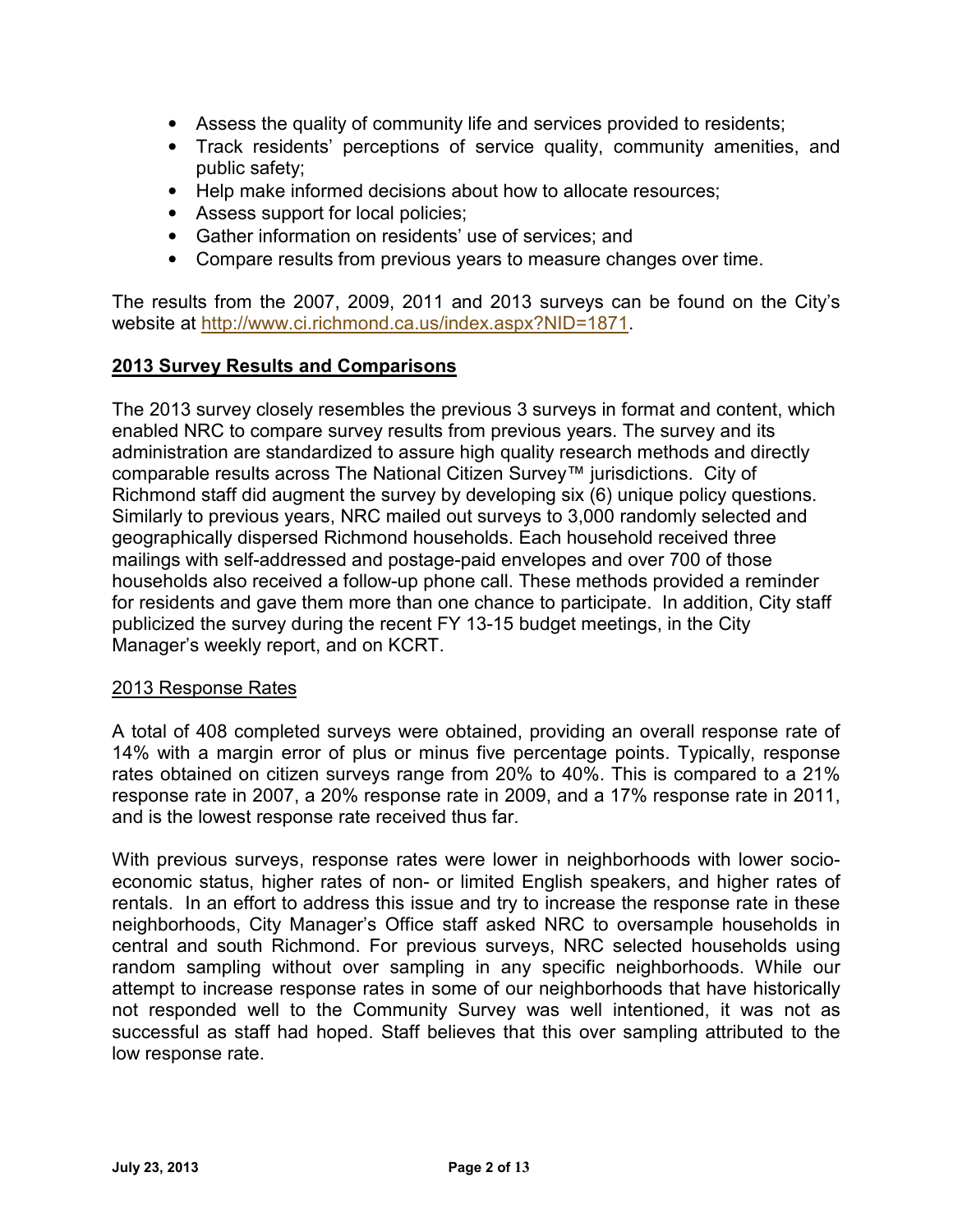### Margin of Error

The margin of error around results for the 2013 Survey (408 completed surveys) is plus or minus five percentage points. This is a measure of the precision of the results. A larger number of completed surveys gives a smaller (more precise) margin of error, while a smaller number of surveys yields a larger margin of error. With our margin of error, one may conclude that when 60% of survey respondents report that a particular service is or "good" or "excellent," somewhere between 55-65% of all residents are likely to feel that way.

### 2013 Survey Reports

The 2013 survey results are contained in four separate reports:

- 1) A comprehensive report of local results that includes the survey background, methods, and analysis of local responses presented in tables and graphs (Attachment 1);
- 2) A report analyzing responses based on demographic questions relating to number of years living in Richmond, household income, race and age (Attachment 2);
- 3) A report analyzing survey responses based on geographic areas disaggregated by police beats (Attachment 3); and
- 4) A comparison report of local results to other jurisdictions with median annual household incomes from \$49,000 to \$59,000 (Richmond's median income is \$54,012 per the 2006-2010 American Community Survey - Table ID: DP03, Dataset: 2010 ACS 5-year estimates), as well as to other jurisdictions in the database (Attachment 4).

### 2013 Survey Focus Areas

The 2013 survey results are broken out into 8 focus areas, many of which align with the City's General Plan elements and 5-year Strategic Business Plan areas:

- Community Quality
- Community Design
- Public Safety
- Environmental Sustainability
- Recreation and Wellness
- Community Inclusiveness
- Civic Engagement
- Public Trust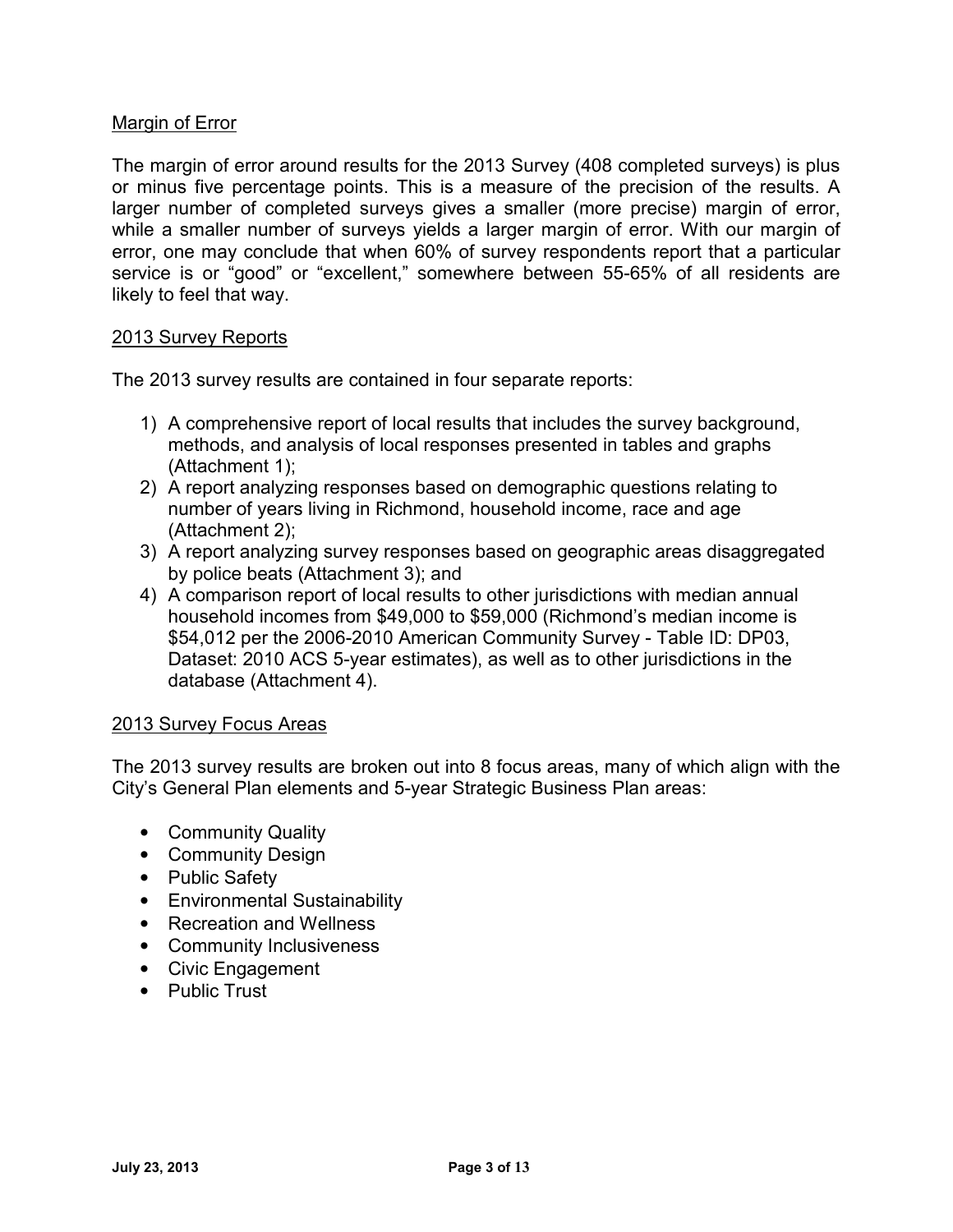# **Key Findings Identified**

## Positive Trends

Regarding community characteristics, residents' opinions concerning a variety of services showed a marked improvement. The areas below highlight services that showed statistically significant trends upwards between 2011 and 2013 (those ratings in which people who viewed these characteristics as either "good" or "excellent" increased by at least 8%):

| <b>Community Ratings</b>                               | 2007      | 2009 | 2011 | 2013 |
|--------------------------------------------------------|-----------|------|------|------|
| Overall quality of life in Richmond                    | 17%       | 18%  | 21%  | 30%  |
| Richmond as a place to retire                          | 15%       | 18%  | 17%  | 27%  |
| Services to youth                                      | 16%       | 22%  | 21%  | 29%  |
| Services to low-income people                          | 18%       | 26%  | 26%  | 36%  |
| Ease of car travel                                     | 41%       | 47%  | 48%  | 58%  |
| <b>Street lighting</b>                                 | 20%       | 25%  | 25%  | 36%  |
| Street cleaning                                        | 20%       | 29%  | 31%  | 43%  |
| Sidewalk maintenance                                   | 14%       | 24%  | 20%  | 31%  |
| Amount of public parking                               | 43%       | 40%  | 42%  | 51%  |
| Traffic signal timing                                  | 36%       | 40%  | 37%  | 40%  |
| Opportunities to participate in religious or spiritual | <b>NA</b> | NA   | 44%  | 56%  |
| events and activities                                  |           |      |      |      |
| The value of services for the taxes paid to            | 18%       | 19%  | 20%  | 35%  |
| Richmond                                               |           |      |      |      |
| Crime prevention                                       | 11%       | 19%  | 22%  | 27%  |
| Opportunities to volunteer                             | NA.       | 35%  | 43%  | 54%  |
| <b>Emergency preparedness</b>                          | <b>NA</b> | 28%  | 28%  | 37%  |
| Sewer services                                         | 41%       | 45%  | 46%  | 51%  |
| Storm drainage                                         | 31%       | 42%  | 41%  | 51%  |
| Recreation centers or facilities                       | 23%       | 33%  | 34%  | 42%  |

There was also an increase in the percentage of respondents that answered "yes" to the following questions:

- Recommend living in Richmond to someone who asks (from 41% to 49% between 2009 and 2011 and from 49% to 55% between 2011 and 2013);
- Remain in Richmond for the next five years (from 60% to 67% between 2009 and 2011 from 67% to 68% between 2011 and 2013).

### Opportunities for Improvement

While it is reassuring to highlight areas that have shown increases in resident ratings, it is also important to look at those services that have shown decreases in ratings between 2011 and 2013 (rating service as either "good" or "excellent"). Looking at these ratings can help staff and elected officials begin discussions on possible reasons for decreased ratings and brainstorm ways to increase future ratings with the ultimate goal of improving services to Richmond residents.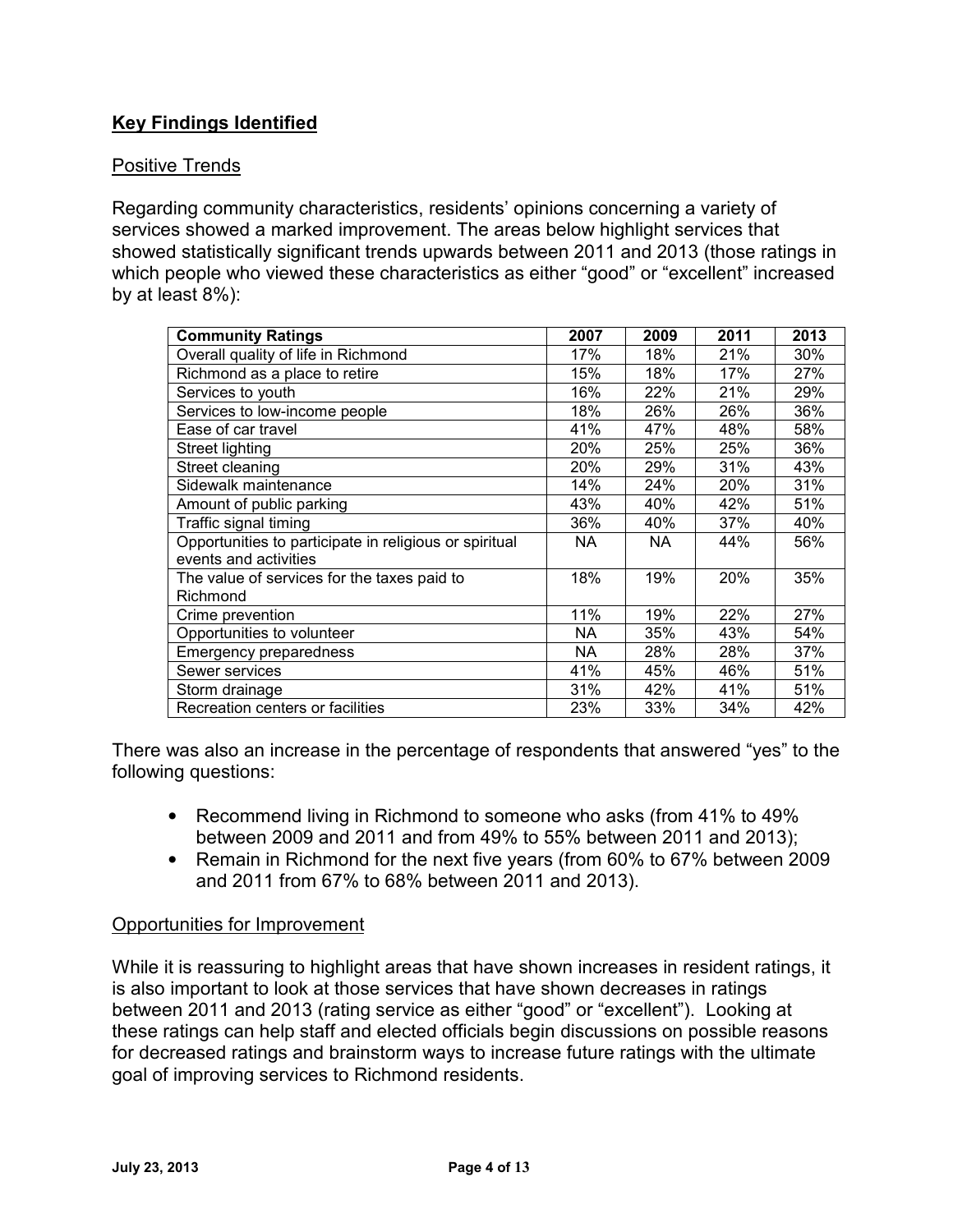| <b>Community Ratings (rating service as either "good" or</b><br>"excellent") | 2007 | 2009 | 2011 | 2013 |
|------------------------------------------------------------------------------|------|------|------|------|
| Overall quality of new development in Richmond                               | 25%  | 31%  | 31%  | 23%  |
| Your neighborhood as a place to live                                         | 50%  | 50%  | 59%  | 53%  |
| Variety of housing options                                                   | ΝA   | 27%  | 31%  | 28%  |
| Traffic flow on major streets                                                | ΝA   | 36%  | 36%  | 34%  |
| Code enforcement                                                             | 9%   | 10%  | 19%  | 15%  |
| Opportunities to attend cultural activities                                  | 22%  | 24%  | 29%  | 22%  |

Ratings for employment opportunities, Richmond as a place to work, overall quality of business and service establishments in Richmond, safety from environmental hazards, fire services, quality of overall natural environment in Richmond, garbage collection, availability of affordable child care, and opportunities to participate in social events and activities all had 1-2% drops between 2011 and 2013, but remained relatively steady between 2007 and 2013.

### **Public Safety & Code Enforcement**

### Public Safety

Residents were asked to rate how safe or unsafe they felt in the various situations. The responses below represent the percentage of residents that felt "very safe" or "somewhat safe". Except for the ratings of safety from environmental hazards, the ratings in the other areas have all steadily improved since 2007. The Chevron fire in August 2012 could have had an impact on the environmental safety rating. With regard to the perception of safety in Richmond's downtown, there have been concerted efforts to improve this area through the creation of a business improvement district, increased activities and retail, and investments in creating a clean and safe environment.

| <b>Community and Personal Public Safety</b>             | 2007 | 2009 | 2011 | 2013 |
|---------------------------------------------------------|------|------|------|------|
| (felt "very safe" or "somewhat safe")                   |      |      |      |      |
| Safety in your neighborhood during the day              | 64%  | 68%  | 70%  | 70%  |
| Safety in your neighborhood after dark                  | 34%  | 36%  | 42%  | 43%  |
| Safety in Richmond's downtown area during the day       | 25%  | 29%  | 34%  | 37%  |
| Safety in Richmond's downtown area after dark           | 3%   | 4%   | 5%   | 10%  |
| Safety from violent crime (e.g. rape, assault, robbery) | 13%  | 10%  | 15%  | 20%  |
| Safety from property crimes (e.g., burglary, theft)     | 9%   | 9%   | 11%  | 14%  |
| Safety from environmental hazards                       | NА   | 19%  | 17%  | 16%  |

Residents were also asked to rate seven (7) public safety related services. With the exception of fire services, which received a 2% rating decrease from 2011 to 2013, all public safety services showed increases between 2011 and 2013. Police and crime prevention have seen steady increases in ratings since 2007. Although fire received a small decrease in ratings, it is important to note that for every survey since 2007, fire services received the highest rating for any city service. Emergency preparedness' ratings increased by 9%, which is statistically significant, from 28% in 2011 to 37% in 2013. This increase could be due to continued focus on and exercises with the Community Emergency Response Team (CERT) exercise, as well as the Office of Emergency Services' participation in the Chevron Emergency Expo.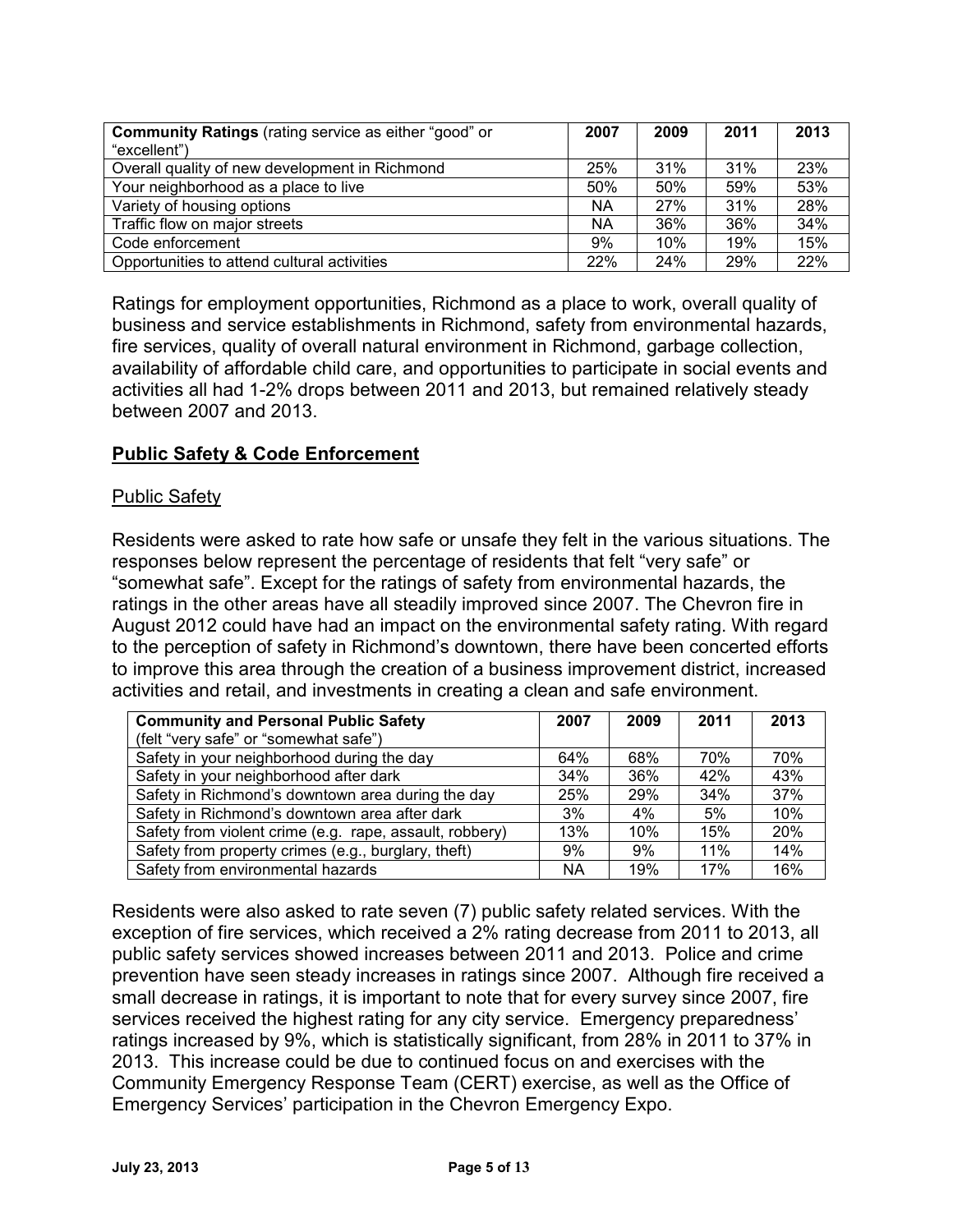| <b>Public Safety Services</b>                    | 2007      | 2009 | 2011 | 2013 |
|--------------------------------------------------|-----------|------|------|------|
| (rating service as either "good" or "excellent") |           |      |      |      |
| Police services                                  | 38%       | 54%  | 51%  | 57%  |
| Fire services                                    | 70%       | 79%  | 71%  | 69%  |
| Crime prevention                                 | 11%       | 19%  | 22%  | 27%  |
| Fire prevention and education                    | 41%       | 45%  | 39%  | 46%  |
| Traffic enforcement                              | 34%       | 36%  | 34%  | 38%  |
| Emergency preparedness                           | <b>NA</b> | 28%  | 28%  | 37%  |

Another important rating to highlight is that there was a 6% decrease from 27% in 2011 to 22% in 2013 in the number of residents that reported that they or someone in their household was a victim of any crime in the past 12 months. This is down from 30% in 2007.

### Code Enforcement

The percentage of residents that rated code enforcement as "excellent" or "good" increased by 9% from 2009 to 2011, which is a statistically significant increase, but represents a decrease of 4% from 19% in 2011 to 15% in 2013.

| ∣ Code Enforcement                                  | 2007 | 2009 | 2011 | 2013 |
|-----------------------------------------------------|------|------|------|------|
| (rating service as either "good" or "excellent")    |      |      |      |      |
| Code enforcement (weeds, abandoned buildings, etc.) | 9%   | 10%  | 19%  | 15%  |

However, the percentage of residents that rated run-down buildings, weed lots or junk vehicles as a "major" problem has steadily decreased from 2007 to 2013. Although this rating is high for Richmond and much higher when compared to those from other jurisdictions, the good news is that the number is going down. This decrease could be due to the city's continued investment in code enforcement.

| <b>Code Enforcement</b>                              | 2007 | 2009 | 2011 | 2013 |
|------------------------------------------------------|------|------|------|------|
| Percent rating run-down buildings, weed lots or junk | 58%  | 52%  | 48%  | 38%  |
| vehicles as a "major" problem                        |      |      |      |      |

### **Recreation and Parks**

The survey contained questions seeking residents' perspectives about opportunities and services related to the community's parks and recreation services. Residents' responses to being asked if they had utilized recreation centers, participated in recreation programs or visited a park at least once within the last 12 months are below:

| Percent using at least once in last 12 months    | 2007 | 2009 | 2011 | 2013 |
|--------------------------------------------------|------|------|------|------|
| Used Richmond recreation centers                 | 37%  | 44%  | 40%  | 40%  |
| Participated in a recreation program or activity | 28%  | 34%  | 32%  | 27%  |
| Visited a neighborhood park or City park         | 76%  | 78%  | 73%  | 71%  |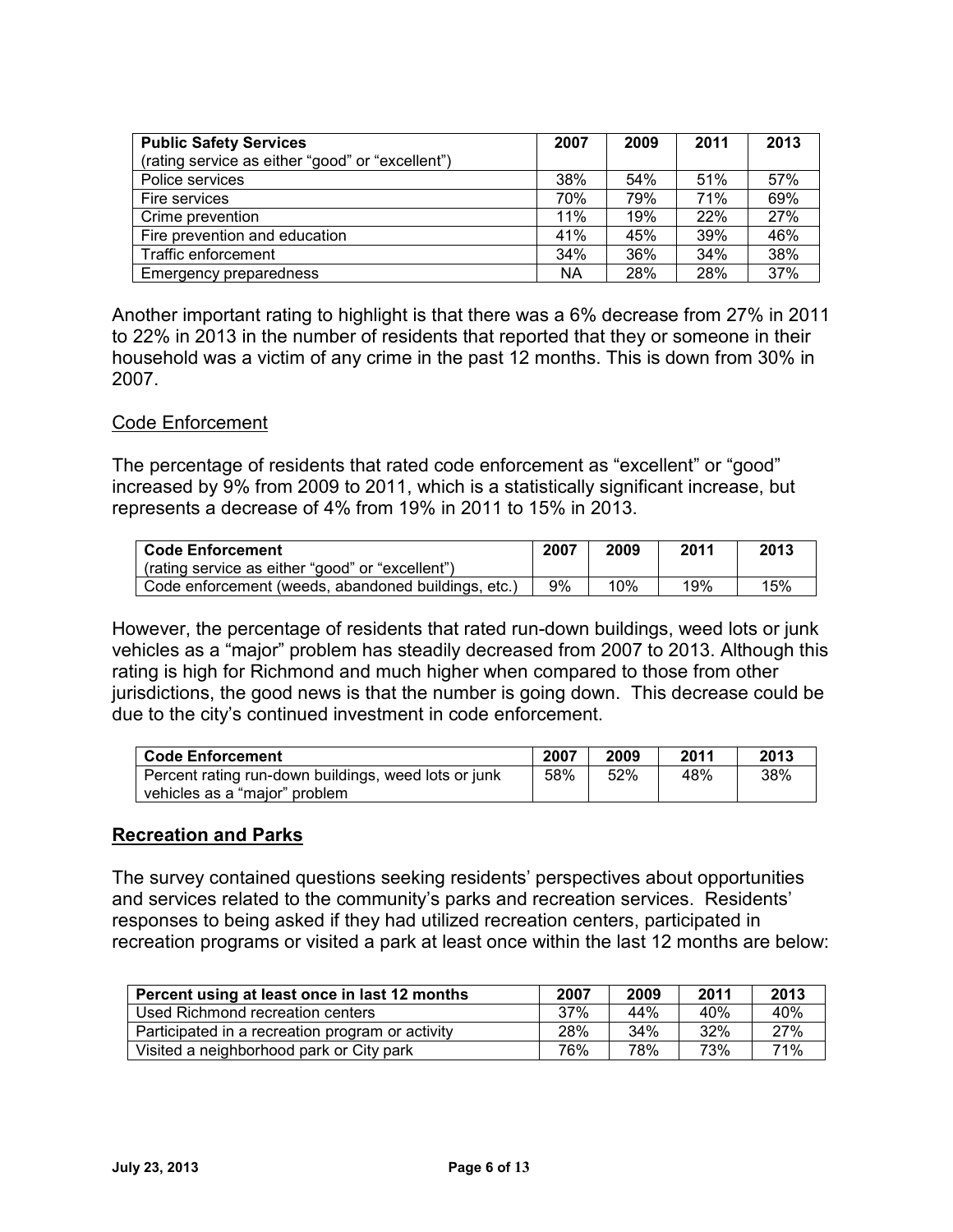The table below reveals the percentage of residents that stated the service listed below as either "good" or "excellent". The ratings for recreational opportunities, city parks, recreation programs or classes, and recreation centers or facilities have all steadily improved since 2007.

| <b>Park and Recreation Opportunities</b>         | 2007 | 2009 | 2011 | 2013 |
|--------------------------------------------------|------|------|------|------|
| (rating service as either "good" or "excellent") |      |      |      |      |
| Recreational opportunities                       | 20%  | 23%  | 25%  | 28%  |
| City parks                                       | 30%  | 39%  | 43%  | 46%  |
| Recreation programs or classes                   | 24%  | 30%  | 37%  | 44%  |
| Recreation centers or facilities                 | 23%  | 33%  | 34%  | 42%  |

# **Library & Cultural Activities**

Fifty-two percent (52%) of residents stated that they used the Richmond public libraries or their services at least once in the last 12 months. This is down from 59% in 2011. The percentage of residents rating public library services as either "good" or "excellent" increased from 48% in 2011 to 52% in 2013. This represents a 17% increase from 2007 to 2013.

| <b>Library and Cultural Services</b><br>(rating service as either "good" or "excellent") | 2007 | 2009 | 2011 | 2013 |
|------------------------------------------------------------------------------------------|------|------|------|------|
| Public library services                                                                  | 35%  | 51%  | 48%  | 52%  |
| Opportunities to attend cultural activities                                              | 22%  | 24%  | 29%  | 22%  |

### **Health**

In 2011, the City decided to include 2 general health-related questions to the survey. This was in response to the development and implementation of the Health & Wellness Element in the General Plan and the City's focus on Health in All Policies which allows the City to view its services and policies through a prism of health. Although the City of Richmond is not directly responsible for the provision of health services, the City does have a relationship with Contra Costa Health Services and other health care providers and it is important to have an understanding of resident perception of the services provided. Responses to these questions will allow the city to track changes in selfreported health trends over time.

| <b>Self-Reported Health Questions</b>                                                               | 2011 | 2013                     |
|-----------------------------------------------------------------------------------------------------|------|--------------------------|
|                                                                                                     |      |                          |
| When<br>asked "How would<br>rate<br>vou                                                             |      | your health?", residents |
| responded as follows:                                                                               |      |                          |
| Excellent                                                                                           | 12%  | 25%                      |
| Very good                                                                                           | 32%  | 23%                      |
| Good                                                                                                | 39%  | 38%                      |
| Fair                                                                                                | 13%  | 12%                      |
| Poor                                                                                                | 3%   | 2%                       |
|                                                                                                     |      |                          |
| When asked to compare their health in general now to a year ago,<br>residents responded as follows: |      |                          |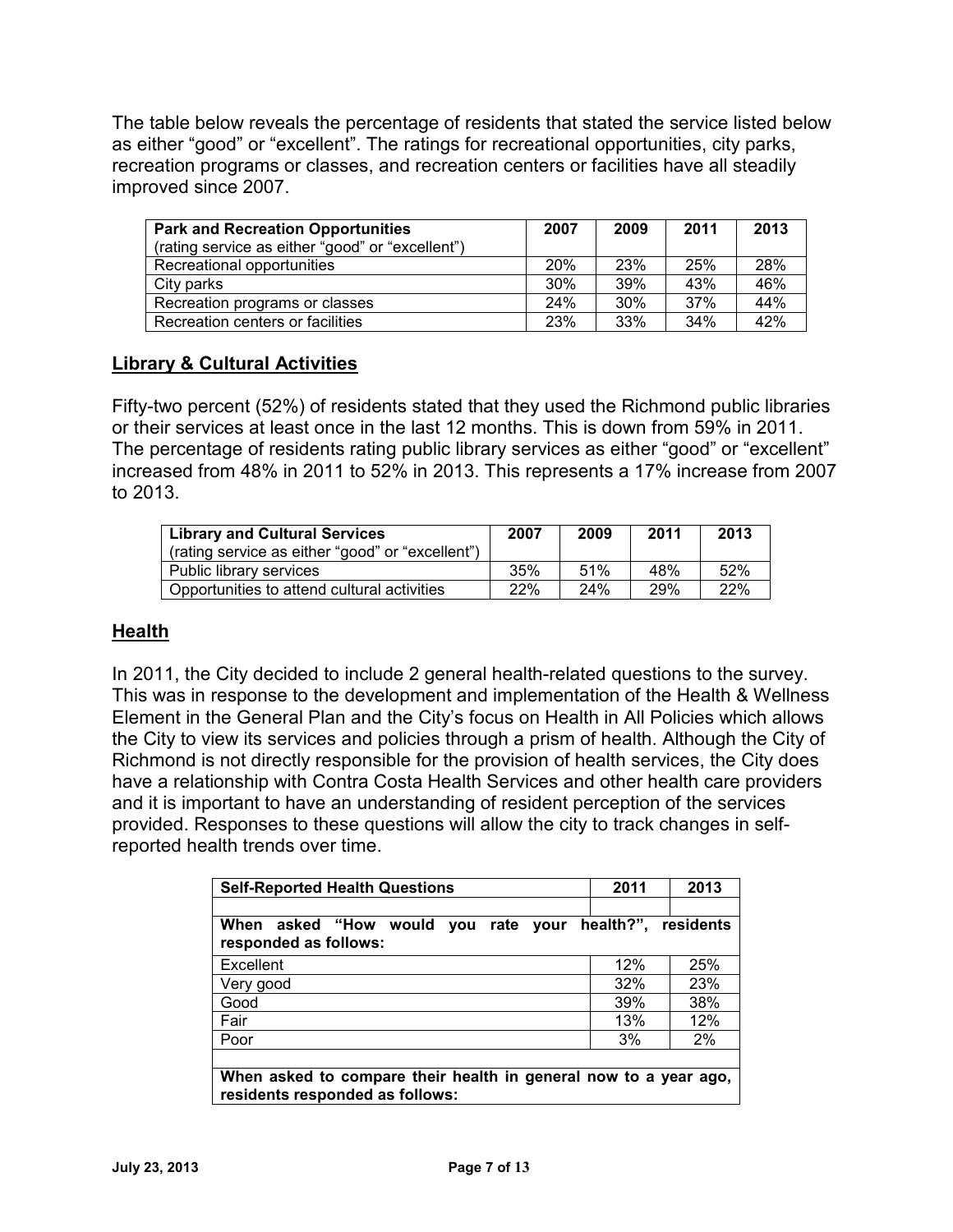| Much better now than a year ago       | 8%  | 15% |
|---------------------------------------|-----|-----|
| Somewhat better now than one year ago | 13% | 15% |
| About the same                        | 62% | 59% |
| Somewhat worse now than one year ago  | 15% | 9%  |
| Much worse now than one year ago      | 3%  | 2%  |

For the 2013 survey, the City worked with Jason Corburn, a professor of public health at the University of California, Berkeley, to create a new question to look at the connection between the provision of city services and resident health and well-being. The survey asked residents to rate the impact of ten (10) City services on their health and well-being on a scale from "very positive impact" to "very negative impact." The results are in the table below:

|                                | Very and moderate<br>positive impact | No impact | <b>Moderate and very</b><br>negative impact |
|--------------------------------|--------------------------------------|-----------|---------------------------------------------|
| Parks                          | 51%                                  | 41%       | 8%                                          |
| Police                         | 50%                                  | 42%       | 7%                                          |
| Library services               | 41%                                  | 48%       | 12%                                         |
| Fire                           | 49%                                  | 44%       | 6%                                          |
| Street lighting                | 37%                                  | 35%       | 28%                                         |
| Affordable and quality housing | 37%                                  | 41%       | 22%                                         |
| <b>Traffic safety</b>          | 44%                                  | 39%       | 18%                                         |
| Street quality                 | 42%                                  | 33%       | 26%                                         |
| Recreation programs            | 31%                                  | 62%       | 7%                                          |
| <b>Blight abatement</b>        | 32%                                  | 43%       | 26%                                         |

Residents were asked to rate the community's health services, as well as the availability of health care, high quality affordable food and preventive health care services. The availability of affordable quality food was rated more positively, while the availability of affordable quality health care was rated less favorably by residents.

| <b>Health and Wellness Access</b>                | 2007 | 2009 | 2011 | 2013 |
|--------------------------------------------------|------|------|------|------|
| (rating service as either "good" or "excellent") |      |      |      |      |
| Availability of preventative health services     | ΝA   | 25%  | 27%  | 34%  |
| Availability of affordable quality food          | 32%  | 32%  | 29%  | 36%  |
| Availability of affordable quality health care   | 25%  | 24%  | 27%  | 27%  |

### **Housing and Development**

The survey asked respondents to reflect on the availability of affordable housing as well as the variety of housing options. The availability of affordable housing was rated as "good" or "excellent" by 34% of respondents, while the variety of housing options was rated as "good" or "excellent" by 28% of respondents. The rating of perceived affordable housing availability was worse in the City of Richmond than the ratings, on average, in comparison jurisdictions.

| <b>Housing Options</b>                           | 2007 | 2009 | 2011 | 2013 |
|--------------------------------------------------|------|------|------|------|
| (rating service as either "good" or "excellent") |      |      |      |      |
| Availability of affordable housing               | 19%  | 29%  | 31%  | 34%  |
| Variety of housing options                       | N/A  | 27%  | 31%  | 28%  |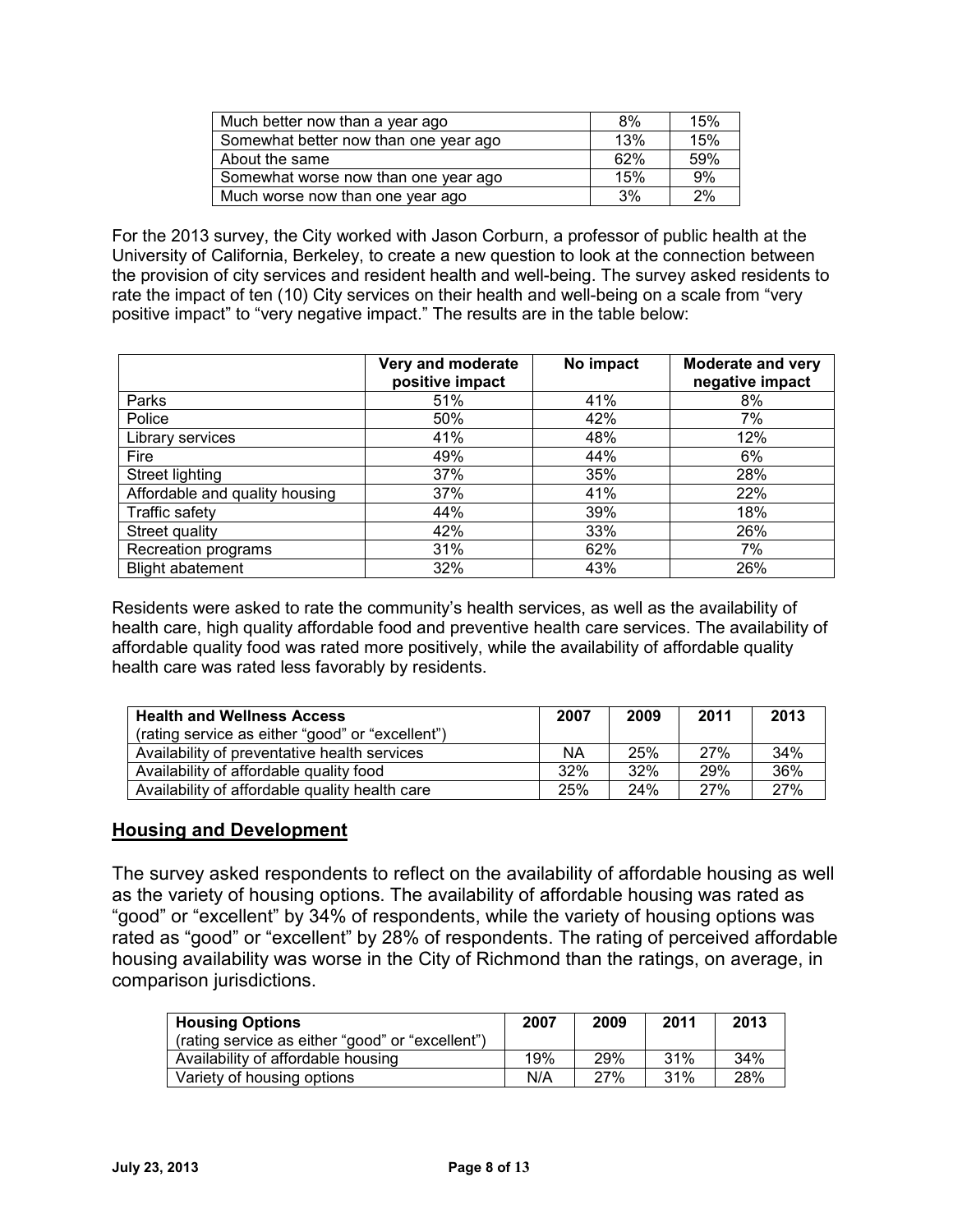The survey asked residents to evaluate the quality of new development. The overall quality of new development in the City of Richmond was rated as "excellent" by 2% of respondents and as "good" by an additional 21%. The rating of 23% in 2013 is 8% lower than the rating in 2011 which represents a statistically significant decrease. This decrease could be due in part to the impact of the economic recession that limited the amount of new development during the past several years, or to the dissolution of the Richmond Redevelopment Agency which has had a negative impact on redevelopment in Richmond.

| <b>Development</b>                               | 2007 | 2009 | 2011 | 2013 |
|--------------------------------------------------|------|------|------|------|
| (rating service as either "good" or "excellent") |      |      |      |      |
| Overall quality of new development in Richmond   | 25%  | 31%  | 31%  | 23%  |

### **Engagement and Information**

The City of Richmond desires to keep residents informed of activities and opportunities that are taking place within the City. A lot of information is placed on the City's web site and disseminated through other media. Although the percentage of residents that rated the City's public information services as "excellent" or "good" increased by 21% from 2007 to 2013 (there was a 3% increase from 38% in 2011 to 41% in 2013), the survey showed that 50% of respondents have never visited the City's web site (that is up from 44% in 2011).

While the percentage of residents that rated the opportunities to volunteer as either "good" or "excellent" increased from 43% in 2011 to 54% in 2013 (a statistically significant increase), it is important to note that 71% of residents stated that they had not volunteered their time to a group or activity in Richmond and 76% stated that they had not participated in a club or civic group in Richmond. This information shows that while there is an increase in opportunities to volunteer, which could be attributable to Richmond's new volunteer program, Richmond - Excellence Serving Our Community, which launched in 2012, there are still many opportunities to involve residents in programs and/or projects within the City.

### **Contact with and Impressions of City of Richmond Employees**

Thirty-five percent of residents stated that they had been in contact with a City employee either in person, over the phone or via email in the last 12 months. The 35% of respondents who reported that they had been in contact with an employee were then asked to indicate how satisfied they were with the employee in their most recent contact. The table below shows the percentage of respondents that rated their interaction with City employees as either "good" or "excellent". The ratings below are lower than in 2011 in every category, with the exception of overall impression, which remained the same. Despite the decrease from 2011 to 2013, there is an increase in every category from 2007 to 2013.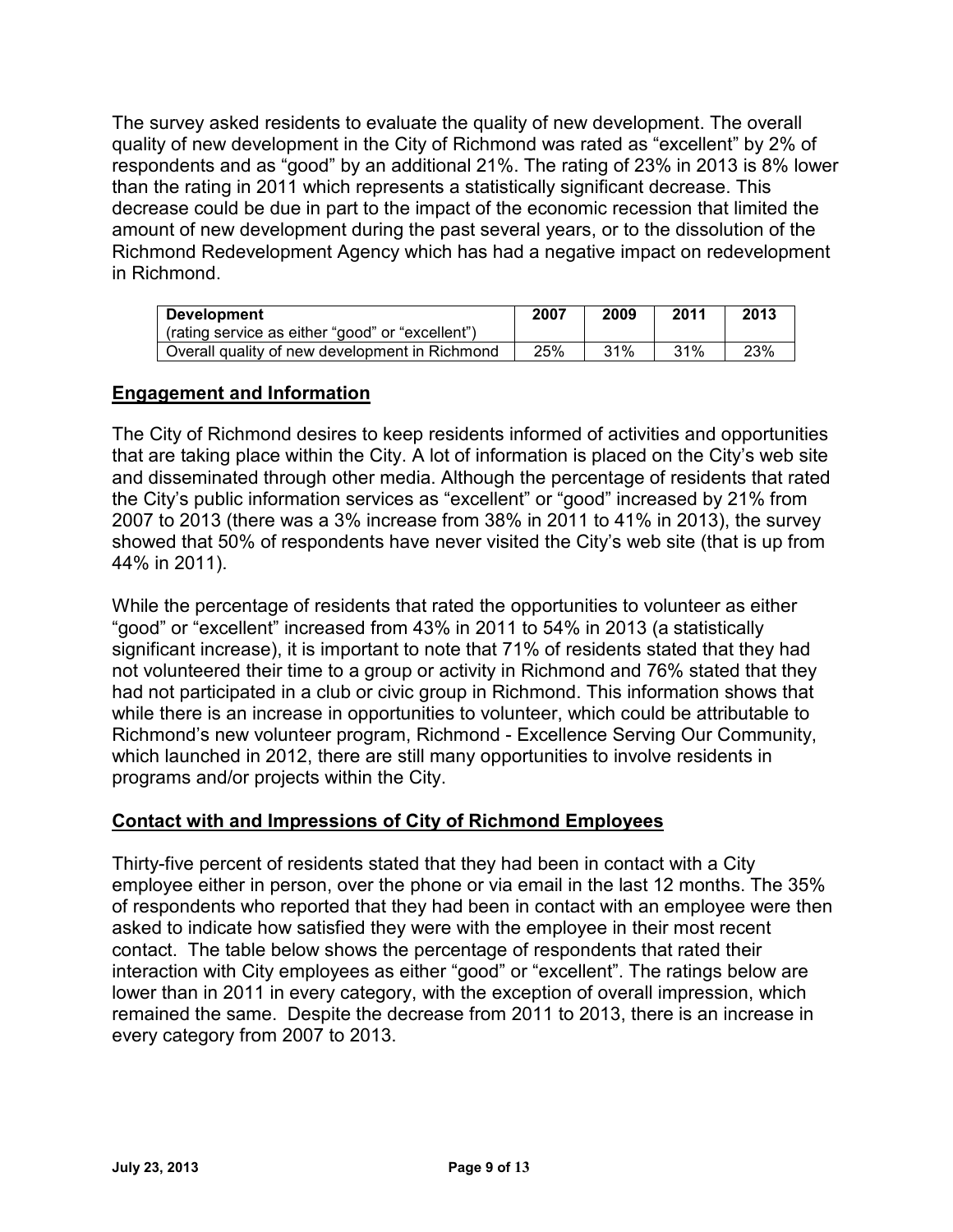| <b>Impression of City Employees</b><br>(rating service as either "good" or "excellent") | 2007 | 2009 | 2011 | 2013 |
|-----------------------------------------------------------------------------------------|------|------|------|------|
| Knowledge                                                                               | 60%  | 55%  | 72%  | 65%  |
| Responsiveness                                                                          | 49%  | 51%  | 61%  | 59%  |
| Courtesy                                                                                | 58%  | 56%  | 68%  | 63%  |
| Overall impression                                                                      | 52%  | 52%  | 61%  | 61%  |

Respondents were also asked to rate their experience with the City of Richmond's government. It is important to highlight that 35% of respondents stated that the value of services for taxes paid to Richmond was either "good" or "excellent" which is a statistically significant increase of 15% from 20% in 2011 to 35% in 2013.

| <b>Government</b> (rating service as either "good" or "excellent") | 2007 | 2009 | 2011 | 2013 |
|--------------------------------------------------------------------|------|------|------|------|
| Job Richmond government does at welcoming citizen involvement      | 41%  | 23%  | 31%  | 31%  |
| The value of services for the taxes paid to Richmond               | 18%  | 19%  | 20%  | 35%  |
| The overall direction that Richmond is taking                      | 27%  | 28%  | 30%  | 36%  |
| Overall image or reputation of Richmond                            | 4%   | 6%   | 6%   | 6%   |
| Services provided by City of Richmond                              | 17%  | 26%  | 29%  | 34%  |

# **Focus Areas for the Next 2 Years**

In a policy question created by City staff, residents were asked how important specific issues are for the city to address within the next two (2) years. The list below lists the shows the top six (6) areas that residents stated was either essential or very important for the city to address:

### Also top 4 issues in 2011:

- $\circ$  Developing job training opportunities  $-88\%$
- $\circ$  Improving street paving conditions 86%
- $\circ$  Improving environmental quality 84%
- $\circ$  Increasing street and pedestrian lighting  $-80\%$

### New issues added in 2013:

- $\circ$  Reducing crime 96%
- $\circ$  Addressing blighted properties 87%

In another standard survey question, residents were asked to rate services on a scale of "poor", "fair", "good" and "excellent." The table below shows services that 30% or more of respondents rated as "poor." In addition, the percentage of respondents that rated the quality of services as poor was higher than the percentage that rated the service as "excellent" or "good." The remaining percentage rated the service as fair or responded "Don't know." This can provide information to elected officials and staff to help them understand resident perception of services and decide on possible future allocation of resources.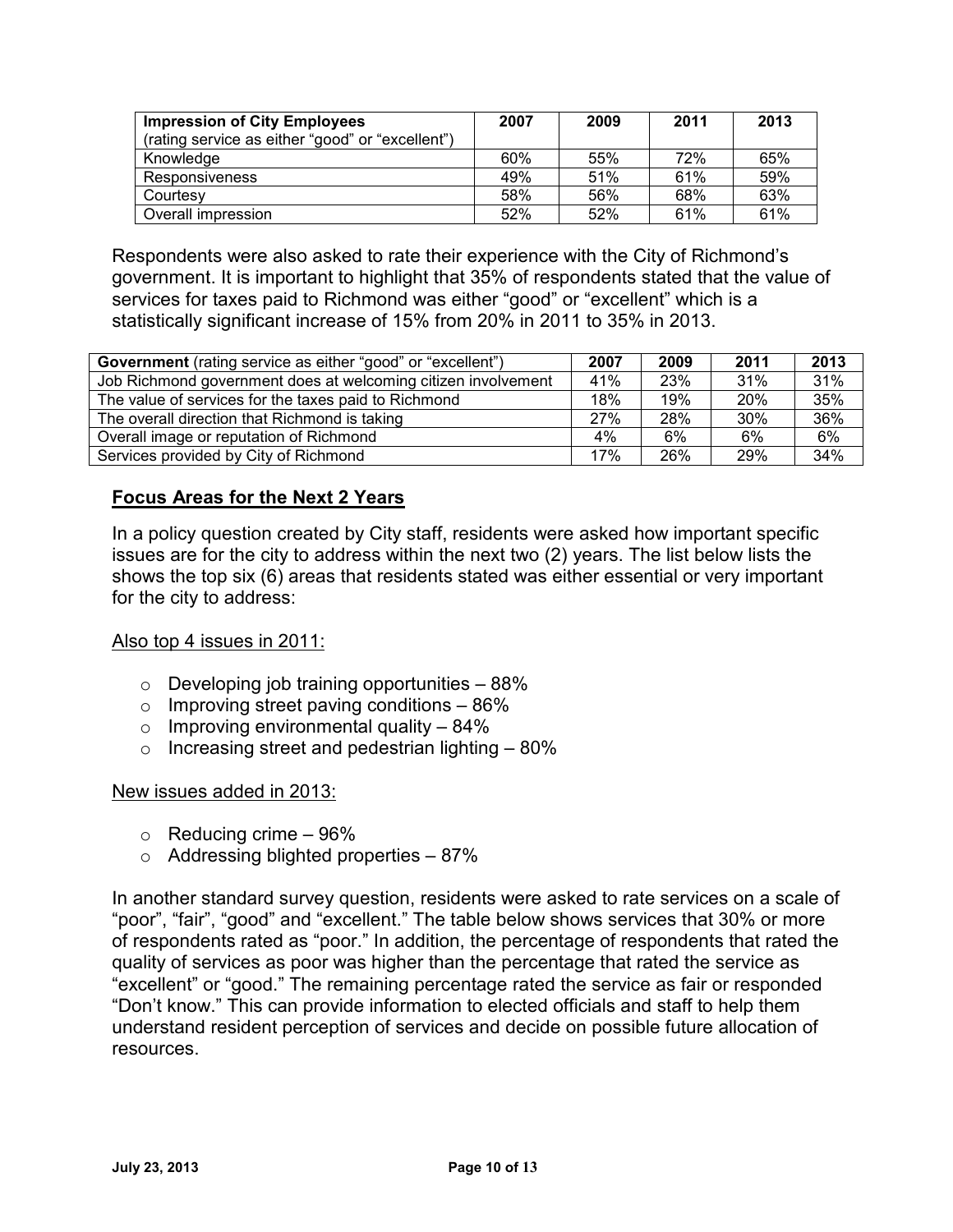| <b>Service</b>                                            |      | % of respondents that rated the<br>following services as poor |      | % that rated the service as<br>excellent or good |      |      |
|-----------------------------------------------------------|------|---------------------------------------------------------------|------|--------------------------------------------------|------|------|
|                                                           | 2009 | 2011                                                          | 2013 | 2009                                             | 2011 | 2013 |
| Street repair                                             | 61%  | 54%                                                           | 60%  | 14%                                              | 16%  | 14%  |
| Public schools                                            | 54%  | 47%                                                           | 40%  | 18%                                              | 20%  | 14%  |
| Code enforcement<br>(weeds, abandoned<br>buildings, etc.) | 58%  | 44%                                                           | 38%  | 11%                                              | 18%  | 12%  |
| Sidewalk<br>maintenance                                   | 33%  | 37%                                                           | 30%  | 24%                                              | 18%  | 29%  |

# **Support for Tax Increase**

When asked to what extent residents would support or oppose a tax increase for the specific items, residents responded as "strongly supporting" or "somewhat supporting" the following items:

- $\circ$  Street and road repairs and construction 76%
- $\circ$  Recreation and park development 74%
- $\circ$  Library services 70%
- $\circ$  Paramedics 69%
- o Enhanced street lighting and landscaping 69%
- $\circ$  Storm water facilities to restore creeks and prevent flooding  $-54\%$

### **Geographic Subgroup Comparisons**

NRC was able to collect and disaggregate survey responses based on the nine (9) police beats. In order to create the geographic sub-group report, City staff divided survey respondents into four (4) distinct areas. The margin of error for this report is approximately plus or minus 15%. The grouping and sample sizes for each geographic sub-group is as follows:

- Police beats 1, 2 and 3 (Southern district) 99
- Police beats 4, 5 and 6 (Central district)  $-43$
- Police Beat 7 (Belding Woods and Richmond Heights) 103
- Northern (beats  $8$  and  $9$ )  $144$

Residents were asked to rate quality of life aspects in Richmond, characteristics as they relate to Richmond as a whole, or City services. The responses below represent the percentage of people responding as either "good" or "excellent." All responses presented in the table indicate statistically significant differences between subgroups.

| <b>Community Characteristics or City Services</b> | <b>Police Beats</b><br>1,283 | <b>Police Beats</b><br>4.5&6 | <b>Police Beat</b> | <b>Police Beats</b><br>8 & 9 |
|---------------------------------------------------|------------------------------|------------------------------|--------------------|------------------------------|
| (rating service as either "good" or "excellent")  |                              |                              |                    |                              |
| Richmond as a place to live                       | 43%                          | 27%                          | 45%                | 26%                          |
| Overall appearance of Richmond                    | 9%                           | 28%                          | 22%                | 18%                          |
| Air quality                                       | 32%                          | 10%                          | 21%                | 26%                          |
| Crime prevention                                  | 39%                          | 21%                          | 25%                | 17%                          |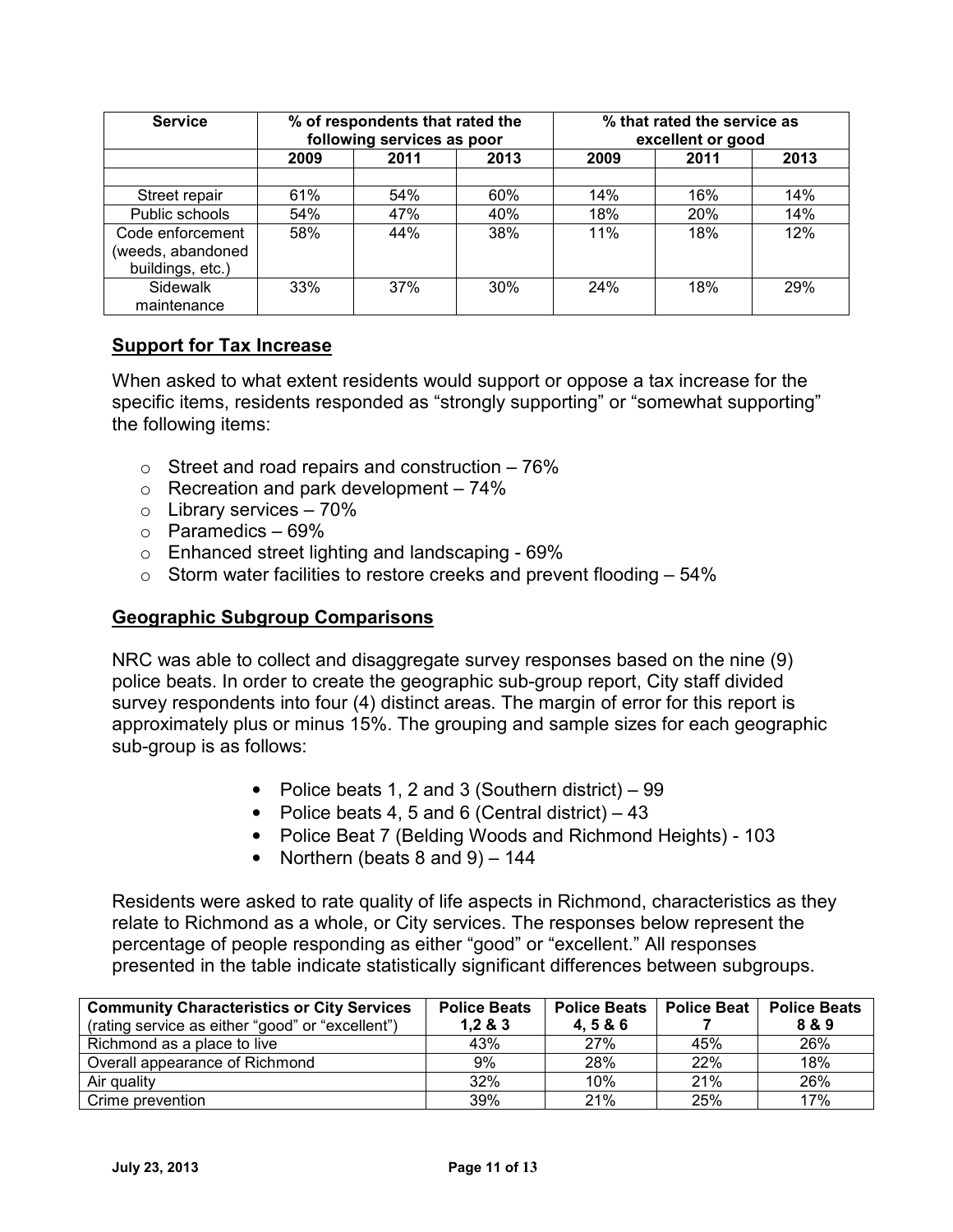| City parks                                | 39% | 36% | 65% | 35% |
|-------------------------------------------|-----|-----|-----|-----|
| Code enforcement                          | 24% | 2%  | 12% | 10% |
| Public library                            | 44% | 64% | 65% | 41% |
| Recreation centers or facilities          | 39% | 22% | 53% | 42% |
| City-sponsored job training programs      | 21% | 9%  | 45% | 7%  |
| Overall direction that Richmond is taking | 43% | 24% | 45% | 21% |

### **Demographic Subgroup Comparisons**

A report of survey results disaggregated by four (4) demographic characteristics is also provided for analysis. The margin of error for this report is plus or minus 5%. The demographic comparisons utilized for this report are:

- Number of years lived in Richmond
- Annual household income
- Race of respondent
- Age of respondent

An example of findings from the demographic sub-group report shows that the higher the annual household income the safer the respondent felt in their neighborhood during the day and after dark and the higher the percentage of respondents that rated their neighborhood as either "excellent" or "good." The difference between each income range below was statistically significant (except for perception of safety during the day).

|                                                                             | <b>Annual Household Income</b> |                         |                   |  |  |
|-----------------------------------------------------------------------------|--------------------------------|-------------------------|-------------------|--|--|
|                                                                             | \$49,999 or less               | \$50,000 to<br>\$99,999 | \$100,000 or more |  |  |
| Your neighborhood as a place to live<br>(rated as "excellent" or "good")    | 52%                            | 51%                     | 71%               |  |  |
| Very or somewhat safe in neighborhood<br>during the day                     | 66%                            | 73%                     | 74%               |  |  |
| Very or somewhat safe in neighborhood<br>after dark                         | 41%                            | 36%                     | 57%               |  |  |
| Overall image or reputation of Richmond<br>(rated as "excellent" or "good") | 9%                             | $4\%$                   | 0%                |  |  |

### **2011 Key Driver Analysis**

NRC conducted what is called a Key Driver Analysis. This analysis examines the relationships between ratings of each service and ratings of the City's services overall. The services that correlate most strongly with the residents' perceptions about overall City service quality were identified as:

- Code enforcement
- Police services
- Sewer services
- Street repair